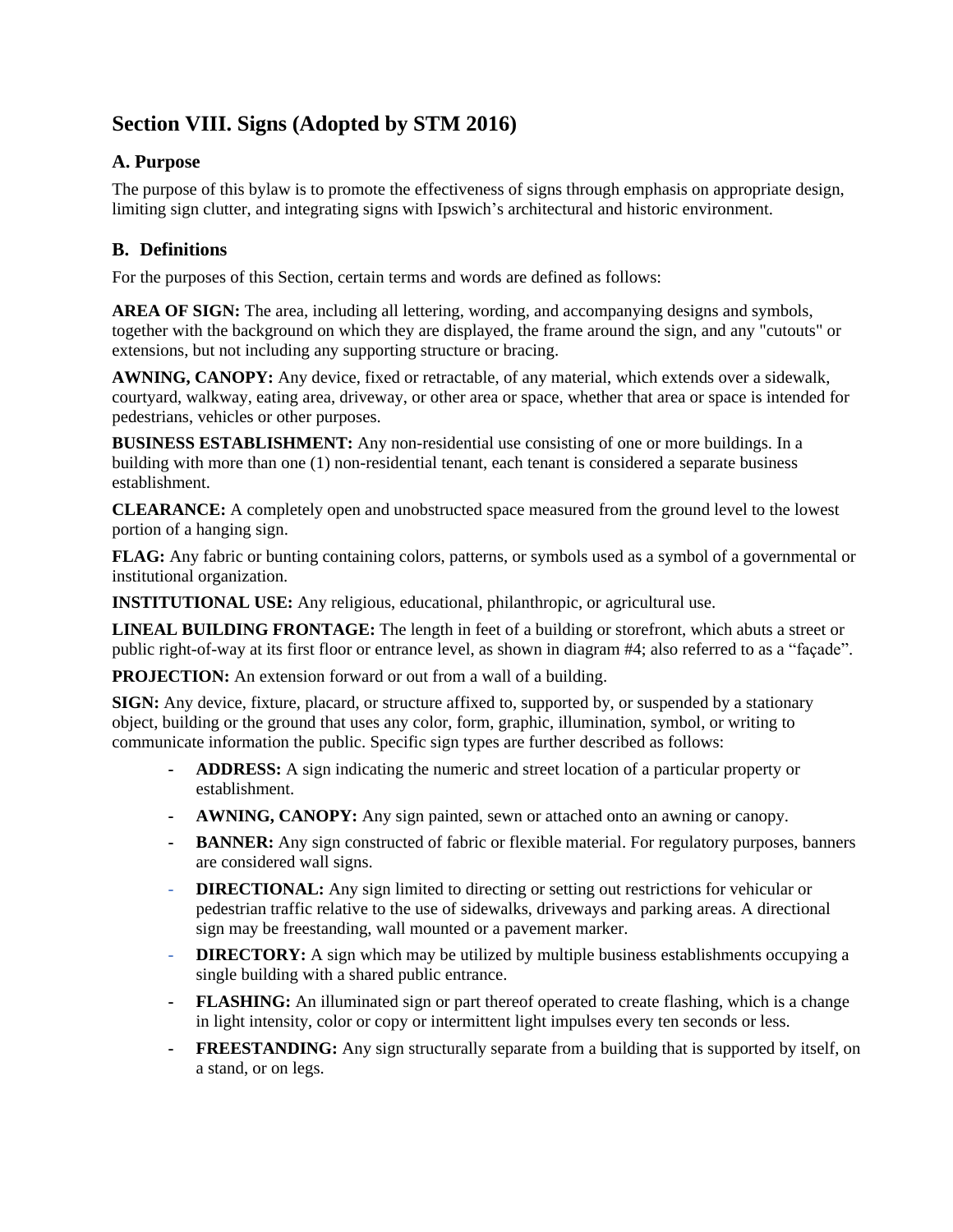- **- HANGING:** Any sign that is attached to, and projects from, the wall or face of a building, including an arcade or marquee sign.
- **- ILLUMINATED:** A sign lit by an external light source directed solely at the sign (i.e., externally illuminated, which may include a reverse lit source mounted within an opaque component of a sign so that no light passes through it) or an internal light source (i.e., internally illuminated, utilizing translucent panels, canvas or other fabric, letters, devices or other similar components to create an image by allowing light to pass through).
- **- INTERMITTENT:** An illuminated sign or part thereof, which changes light, color or copy between once every eleven seconds and once every thirty minutes.
- **- MOVING:** Any sign which moves or is designed to move, in whole or in part, by any means.
- **- OFF-PREMISES:** A sign that draws attention to, or communicates information about, a business, service, product, event, attraction or other enterprise or activity that exists or is conducted, manufactured, sold, offered, maintained or provided at a location other than on the premises where the sign is located.
- **- PENNANT, STREAMER:** Any sign made of lightweight plastic, fabric, or other material, whether or not containing any writing, suspended from a rope, wire, or string, usually in a series, designed to move in the wind.
- **- PLAQUE OR HISTORIC MARKER:** A sign that identifies a structure or site recognized by the Ipswich Historical Commission as being historically or architecturally significant.
- **- ROOF:** Any sign erected or projecting above the lowest point of the eave or the top of a parapet wall of any building, or which is painted or otherwise affixed to a roof.
- **- SANDWICH BOARD:** A mobile sign structurally separate from a building and supported by itself. For purposes of this Section, sandwich board signs are classified as standard informational signs.
- **- STANDARD INFORMATIONAL:** A freestanding sign intended for non-permanent display, such as a real estate, construction or political sign, which contains no reflecting elements, flags or projections.
- **- TEMPORARY SIGN:** Any sign which is intended for a limited period of display, and by design and/or use is temporary in nature and thus not permanently mounted.
- **- WALL:** Any sign painted on or affixed to, but which does not project from, a building wall, including those that consist of three dimensional letters applied directly to a building surface.
- **WINDOW:** A sign either affixed to the surface of the glass on the windows of a building, or located in the building interior within three (3) feet of the window and visible from the outside of the building. Window displays of actual products or merchandise for sale or rent on the business premises are not considered window signs.

#### **C. Sign Standards and Requirements**

1. General Requirements

The following general requirements shall apply to all signs, except as otherwise noted:

a. Illumination

Sign illumination is permitted only between the hours of 7:00 a.m. and 9:00 p.m., except that signs for non-residential uses may be illuminated during any hours the establishments are open to the public. Externally or reverse lit illuminated signs are allowed by right, while internally and/or intermittently lit signs are allowed only by special permit. Exposed sources of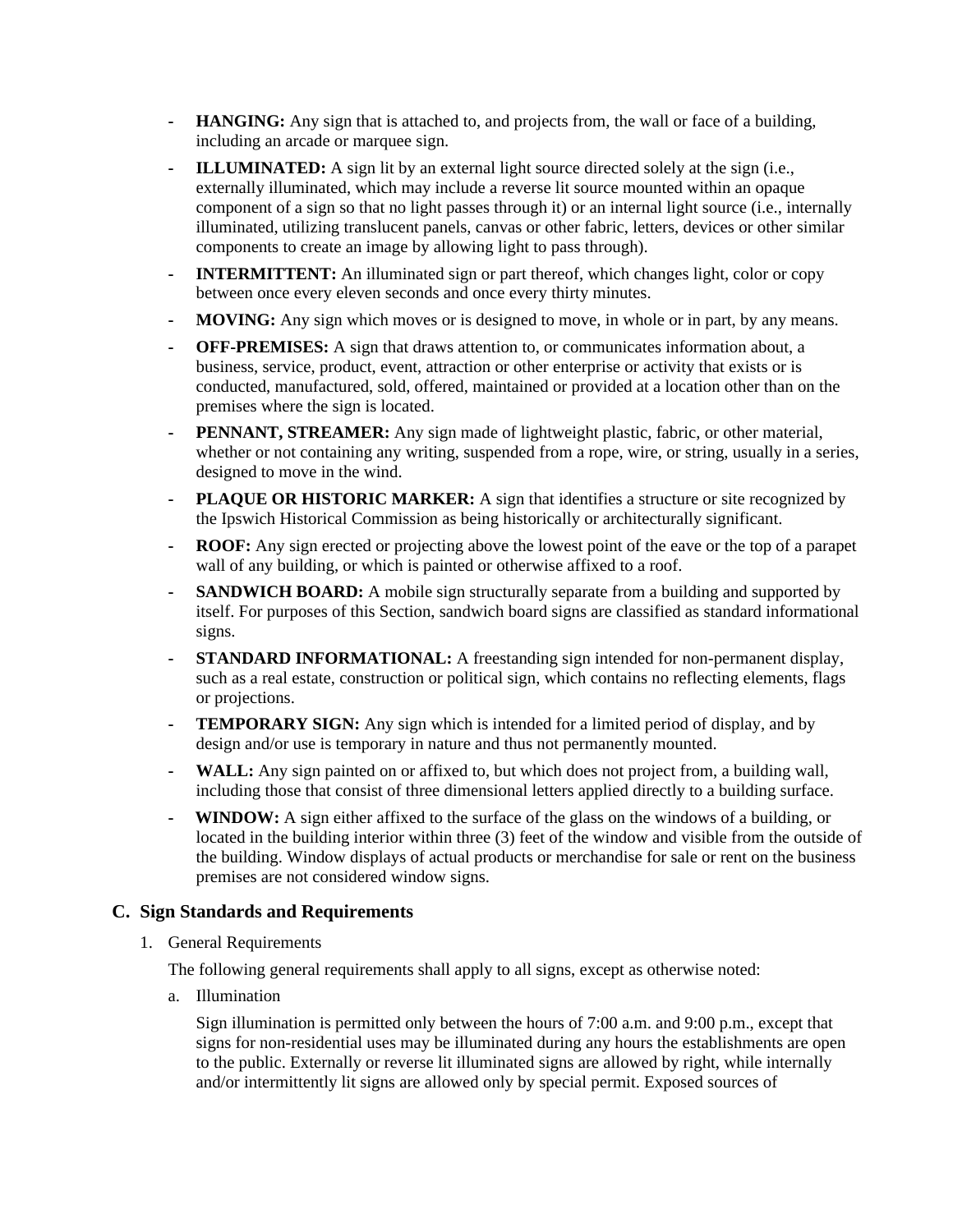illumination, such as neon tubes, are not permitted, nor are signs that cause harmful glare to motorists, pedestrians or neighboring premises. All illuminated signs must be so shielded, shaded, directed or maintained at a sufficiently low level of intensity and brightness so that the illumination does not adversely affect neighboring properties or the safe and convenient use of public ways.

b. Sign Area Measurement

Sign area shall be calculated as follows:

- i. For two-dimensional double-faced hanging and freestanding signs, the area shall be based on one face.
- ii. For two-dimensional signs affixed to or fabricated from a mounting background or signboard, the area shall consist of the smallest rectangular area that wholly contains the sign, as shown in diagram #1.



iii. For two-dimensional signs consisting of individual letters or symbols affixed directly to a building wall, window, freestanding sign supports, or awning, the area shall consist of the smallest area which encompasses all of the letters and symbols, as shown in diagram #2. In the case of freestanding signs, the area is exclusive of the sign supports.



c. Projection: Signs shall project no more than five (5) feet from a building or over more than twothirds  $(^{2}/_{3})$  of the width of a sidewalk, whichever is less, as shown in diagram #3.



- d. Sign Location: Except for freestanding signs, all signs must be attached to the portion of the building that corresponds to the portion owned or leased by the sign permit applicant.
- e. Sign Mounting Height: The highest part of wall, window and awning signs may not exceed twenty (20) feet above grade.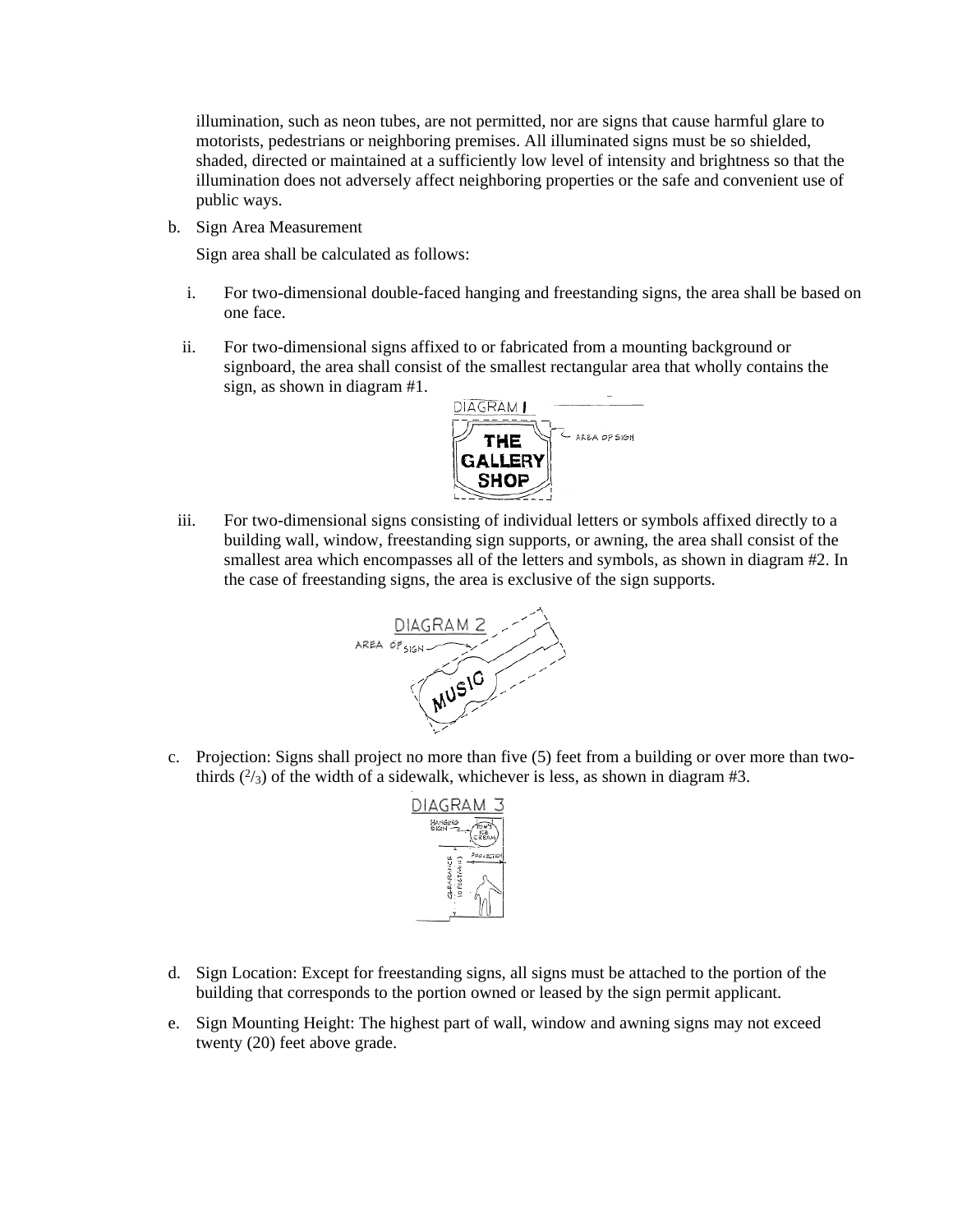- 2. Requirements Based on Sign Type
	- a. Awning Signs

Awning signs shall be painted on, or attached flat against, the surface of the awning or canopy. Attaching a sign to an awning or canopy in any other manner is prohibited.

b. Freestanding Signs

Freestanding signs shall be mounted permanently on the ground, located on the same lot as the principal building, and set back at least five (5) feet from any property line. Signs shall be situated so as to not impair visibility or restrict the ability to use any public way by impeding minimum sight distance requirements established by the American Association of State Highway Transportation Officials (AASHTO) and as interpreted by the Building Inspector. Freestanding signs shall not be mounted on trees, utility poles, light fixtures, or any other structure that is not built solely to accommodate signs.

c. Hanging Signs

Signs hanging over a public way or area accessible to the public shall provide at least ten (10) feet of clearance measured from the ground surface to the bottom of the sign, as shown in diagram #3, and shall not impair visibility or restrict the ability to use any public way or area accessible to the public.

d. Wall Signs

Wall signs must be mounted parallel to the wall of a building and shall not project more than one (1) foot beyond the face of the wall to which they are attached.

#### **D. Sign Allowances Based on Type and District**

"Table A: Sign Allowances by Type and District," "Table B: Maximum Number and Area of Signs Allowed by District," and "Table C: Temporary Sign Allowances," are provided on accompanying pages and are a part of this Section.

#### **E. Sign Allowances for Institutional Uses**

The following signs are permitted for institutional uses in any zoning district:

- 1. Directional signs, the appropriate number and placement of which shall be subject to Building Inspector approval, with a maximum area of four (4) square feet and a maximum height of six (6) feet;
- 2. One (1) freestanding sign, with a maximum area of thirty (30) square feet, a maximum height of six (6) feet above grade, a maximum letter height of fourteen (14) inches, and a minimum setback of ten (10) feet from property lines;
- 3. One (1) standard informational sign, with a maximum area of six (6) square feet per sign face, and a maximum height of six (6) feet above grade for post and arm type signs and three (3) feet for all other sign types. During periods beginning thirty (30) days before and ending five (5) days after any federal, state or local election, ballot initiative or referendum, the number of signs related to such events is not limited. Signs shall be removed no later than five days after the advertised event has ended; and
- 4. One (1) wall sign per building (except for a corner lot, for which one (1) sign shall be allowed facing each of the frontage streets), having a maximum area of twenty (20) square feet, a maximum height of twenty (20) feet, and a maximum letter height of fourteen (14) inches;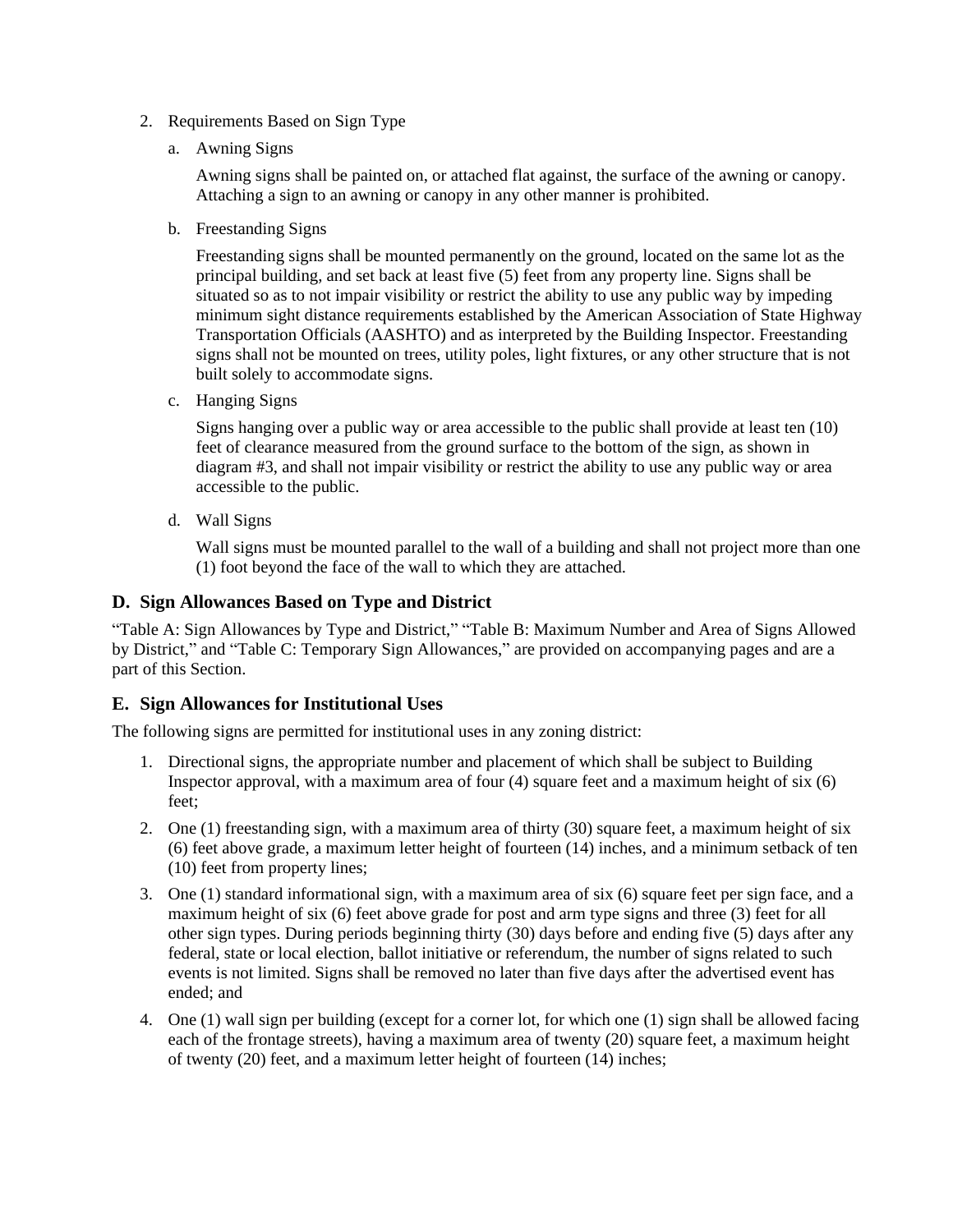The total area of all signs allowed for an institutional use shall not exceed fifty (50) square feet or twenty percent (20%) of the total first floor building façade area, whichever is less. The first floor building façade area shall be calculated by multiplying the lineal frontage of a building/storefront by its total first floor or entrance level height, as shown in diagram #4.



### **F. Sign Permitting**

No person shall install, erect, or alter any sign other than temporary signs without first obtaining a sign permit from the Building Department. Applications for sign permits shall be filed in the Building Department and must contain sufficient information to demonstrate that proposed signs comply with this Section.

### **G. Exempt Signs**

The following are exempt from regulation under this Section:

- 1. Address and home occupation signs, provided that the area does not exceed two (2) square feet and the letter and number height does not exceed eight (8) inches;
- 2. Any public notice or warning required by applicable federal, state, or local law, regulation, or statute;
- 3. Flags;
- 4. Any sign that is posted or installed within the right-of-way or on Town-owned property, pursuant to General Bylaws, Chapter 12, Section 4;
- 5. Signs created or approved by the Ipswich Historical Commission that display information about historic properties;
- 6. Works of art that do not include a commercial message;
- 7. The standard type gasoline or electric charging station pump signs bearing the name or type of energy and the price in usual size and form, except that any the restrictions on illumination imposed by this Section shall apply; and
- 8. One (1) wall or window mounted sign, no greater than two (2) square feet in area, identifying information about public access to a building or premises, such as a sign showing hours of operation or security measures employed by the establishment.

### **H. Prohibited Signs**

The following types of signs are prohibited in any district:

- 1. Any sign not specifically allowed in the table in Subsection D, or which has not obtained the appropriate approvals required by that Subsection;
- 2. Flashing signs;
- 3. Signs within rights-of-way, except for hanging signs which project over a right-of-way but otherwise comply with this Section, and those signs belonging to or approved by a government, public service agency, or railroad;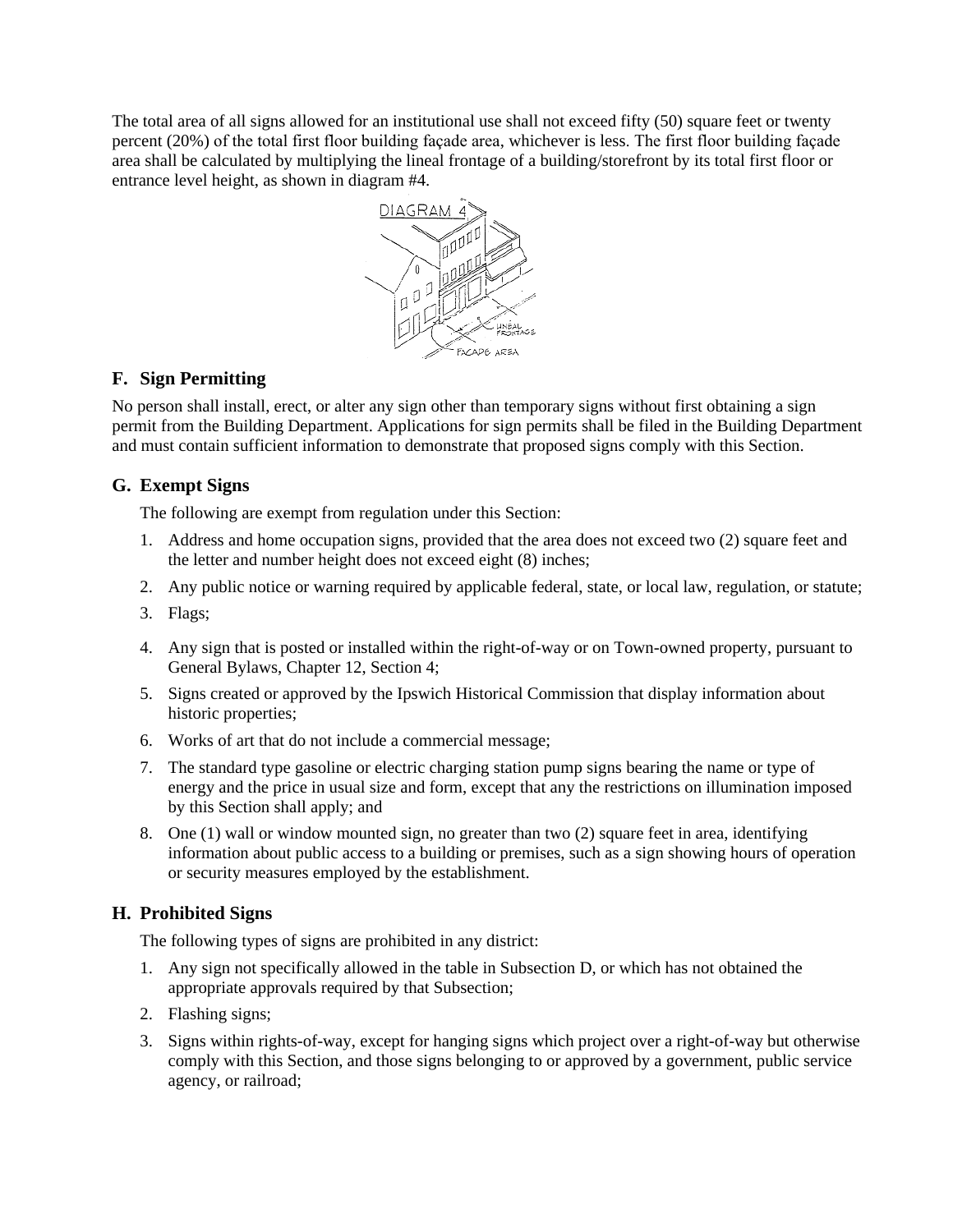- 4. Signs which are considered obscene or depict obscene matter, as defined in M.G.L. Chapter 272, Section 31, or which advertise an activity that is illegal under federal, state or local laws;
- 5. Signs in violation of building codes, or containing or exhibiting broken panels, visible rust or rot, damaged support structures, or missing letters;
- 6. Signs identifying abandoned or discontinued businesses. Such signs shall be removed within thirty (30) days following the abandonment or discontinuance;
- 7. Pennants/streamers;
- 8. Roof signs;
- 9. Moving signs; and
- 10. Off-premises signs.

#### **I. Special Permits**:

#### 1. Applicability

The following signs are allowed only by the issuance of a special permit:

- a. Signs allowed by this Section that are associated with projects requiring Site Plan Review or a Special Permit from the Planning Board;
- b. Signs allowed by this Section that exceed either the dimensional requirements for height, area, letter height, setback, projection, and illumination; or the allowed number of signs, as listed in the Tables referenced in D. above; and
- c. Internally illuminated and/or intermittent signs.
- 1. Special Permit Granting Authority

The Planning Board shall serve as the Special Permit Granting Authority (SPGA) for signs associated with projects requiring a Planning Board Special Permit. For signs described in I.1.b and c. above that are not associated with projects requiring a Planning Board Special Permit, the Zoning Board of Appeals ("ZBA") shall serve as the SPGA.

#### 2. Signs Associated with Site Plan Review

Signs associated with projects requiring Site Plan Review approval from the Planning Board are subject to the requirements of this Section. For signs associated with Site Plan Review applications described in I.1.b and c. above, the Planning Board will serve as the SPGA.

3. Required Findings

A Special Permit for a sign may be issued if the SPGA makes the following findings:

- a. Sign scale is determined to be reasonably related to building and site development, viewer distance and travel speed, and sign sizes on nearby structures;
- b. Sign size, shape, and placement serve to define or enhance architectural elements of the building such as columns, sill lines, cornices, and roof edges, and does not unreasonably interrupt, obscure, or hide them;
- c. Sign design is in reasonable continuity with the mounting location, height, proportions and materials of other signs on the same or adjacent buildings or fixtures;
- d. Sign materials, colors, lettering style, illumination and form are reasonably compatible with building design, neighborhood context and use;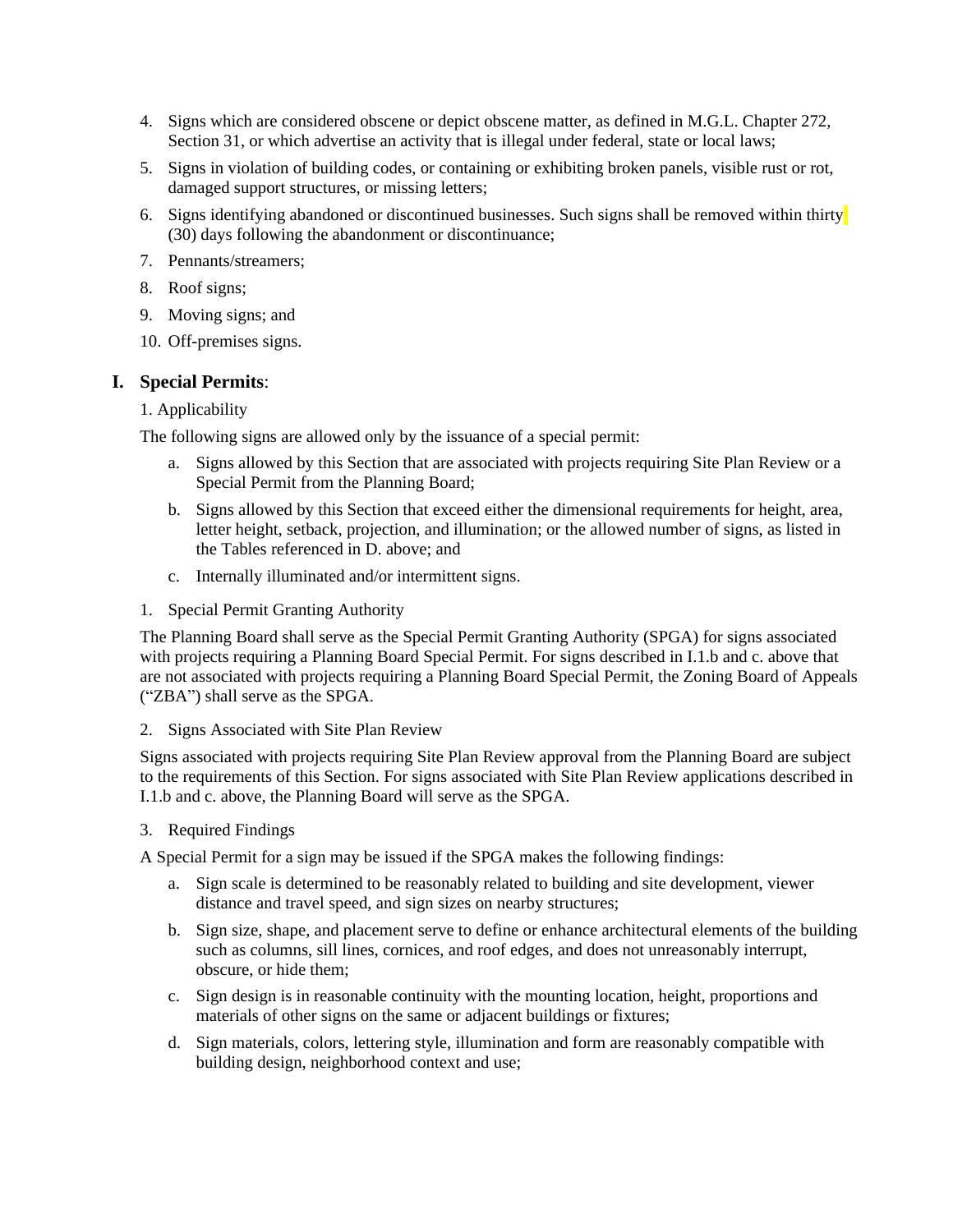- e. Sign size, location, design and illumination do not present a safety hazard to vehicular or pedestrian traffic; and
- f. For signs which exceed the quantity and dimensional requirements, the sign complies with all provisions of this Section other than those for which relief is being sought.

#### **J. Nonconformance of Signs**

Pursuant to Section II. A of this zoning bylaw, any sign legally erected before the adoption of this Section that does not conform to its provisions may continue to be maintained. Pursuant to Section II.B.2 of this zoning bylaw, any such sign may be subsequently enlarged, altered, replaced, changed, or relocated after the adoption of this Section by grant of a special permit from the Zoning Board of Appeals, provided that such enlargement, alteration, replacement, change or relocation does not increase an existing nonconformity or create a new nonconformity. Minor changes to a nonconforming sign, such as changing a panel on a directory sign, updating a sign without changing its size and dimension, or small repairs, are not considered an alteration and thus do not require a special permit from the Zoning Board of Appeals. Exemptions provided in this Section of the bylaw shall not apply to any sign that advertises a use or activity which has been discontinued.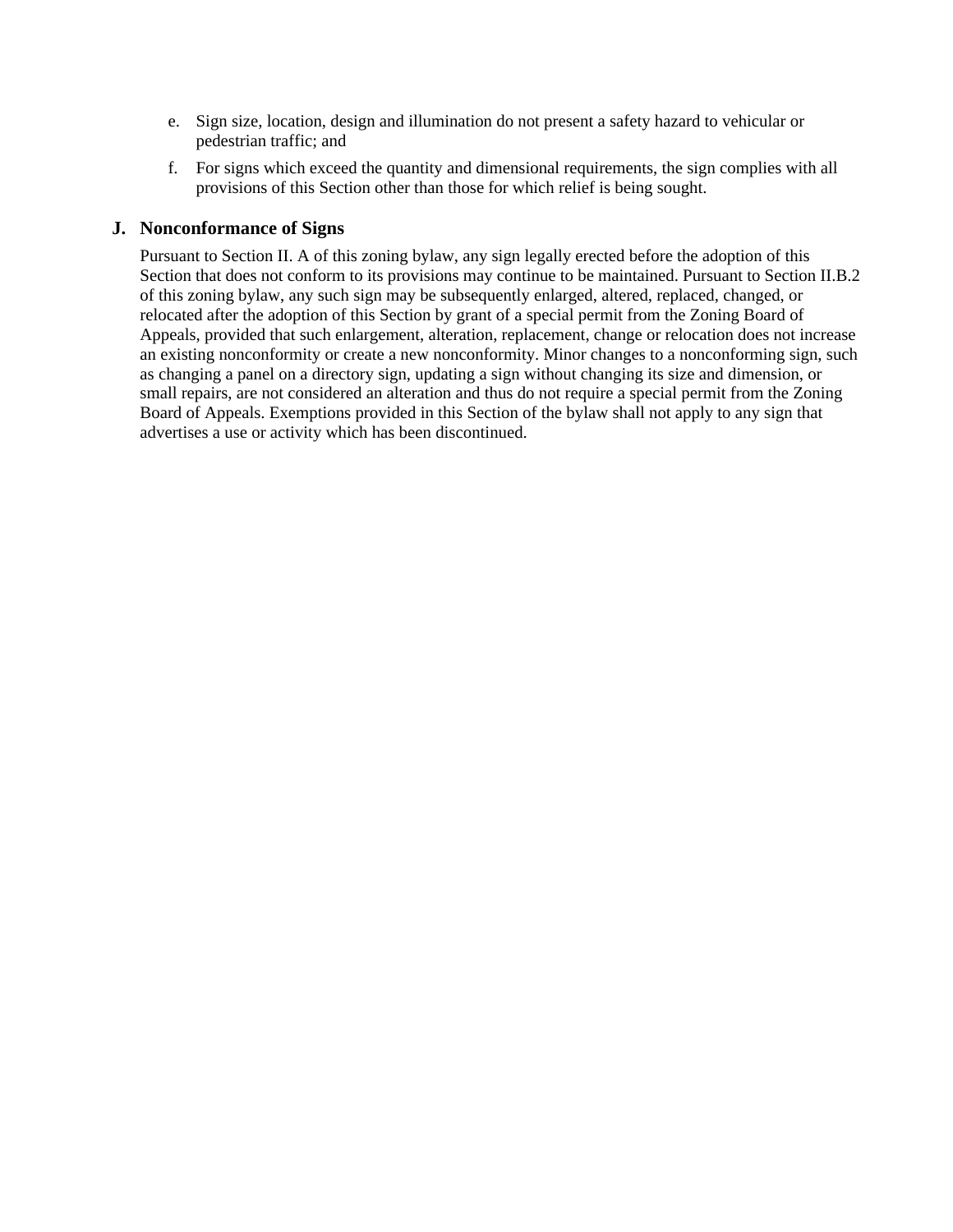| <b>SIGN TYPE</b>   | <b>STANDARD</b>       | <b>ZONING DISTRICT</b>                                                                                                           |                                                                                                                           |                                                                         |                                                              |  |  |
|--------------------|-----------------------|----------------------------------------------------------------------------------------------------------------------------------|---------------------------------------------------------------------------------------------------------------------------|-------------------------------------------------------------------------|--------------------------------------------------------------|--|--|
|                    |                       | <b>Residential (IR,</b><br>RRA, RRB &<br>RRC                                                                                     | <b>Central Business</b><br>(CB), General<br><b>Business (GB)</b>                                                          | <b>Planned</b><br>Commercial (PC),<br><b>Limited Industrial</b><br>(LI) | <b>Highway</b><br><b>Business</b><br>(HB),<br>Industrial (I) |  |  |
|                    | Number                | N/A                                                                                                                              | 1 per business                                                                                                            |                                                                         |                                                              |  |  |
| Awning             | Max. Area             | N/A                                                                                                                              | 1/2 square foot per linear foot of storefront or building upon which<br>the awning is attached                            |                                                                         |                                                              |  |  |
|                    | Max. Letter<br>Height | N/A                                                                                                                              | 14 inches                                                                                                                 |                                                                         |                                                              |  |  |
| <b>Directional</b> | Number                | N/A                                                                                                                              | Number and placement subject to Building Inspector approval                                                               |                                                                         |                                                              |  |  |
|                    | Max. Area             | N/A                                                                                                                              | 4 square feet per sign                                                                                                    |                                                                         |                                                              |  |  |
|                    | Max. Height           | N/A                                                                                                                              | 6 feet per sign                                                                                                           |                                                                         |                                                              |  |  |
| <b>Directory</b>   | Number                | N/A                                                                                                                              | 1 per shared public entrance to a building occupied by more than<br>one business establishment                            |                                                                         |                                                              |  |  |
|                    | Max. Area             | N/A                                                                                                                              | 1 square foot per business establishment occupying the building or<br>6 square feet, whichever is less                    |                                                                         |                                                              |  |  |
| Freestanding       | Number                | One per main<br>entrance to<br>subdivision, Green<br><b>Space Preservation</b><br>Development, or<br>multi-family<br>development | N/A<br>1 per lot                                                                                                          |                                                                         |                                                              |  |  |
|                    | Max. Area             | 12 square feet                                                                                                                   | N/A                                                                                                                       | 50 square feet<br>40 square feet                                        |                                                              |  |  |
|                    | Max. Height           | 6 feet                                                                                                                           | N/A                                                                                                                       | 10 feet<br>10 feet                                                      |                                                              |  |  |
|                    | Max. Letter<br>Height | 14 inches                                                                                                                        | N/A                                                                                                                       | 18 inches<br>14 inches                                                  |                                                              |  |  |
| <b>Hanging</b>     | Number                | N/A                                                                                                                              | 1 per business<br>except an additional<br>hanging sign<br>allowed if building<br>fronts on more than<br>one public street | N/A                                                                     |                                                              |  |  |
|                    | Max. Area             | N/A                                                                                                                              | 8 square feet                                                                                                             | N/A                                                                     |                                                              |  |  |
|                    | Max. Letter<br>Height | N/A                                                                                                                              | 14 inches                                                                                                                 | N/A                                                                     |                                                              |  |  |
| Wall               | Number                | N/A                                                                                                                              | 1 per business; an additional wall sign allowed if building fronts<br>on more than one public street                      |                                                                         |                                                              |  |  |
|                    | Max. Area             | N/A                                                                                                                              | 20 square feet                                                                                                            | 30 square feet<br>25 square feet                                        |                                                              |  |  |
|                    | Max. Letter<br>Height | N/A                                                                                                                              | 14 inches                                                                                                                 | 18 inches                                                               | 14 inches                                                    |  |  |
| Window             | Number                | N/A                                                                                                                              | 1 per business                                                                                                            |                                                                         |                                                              |  |  |
|                    | Max. Area             | N/A                                                                                                                              | Not more than 15 % of total façade window area                                                                            |                                                                         |                                                              |  |  |

**Table A: Permanent Sign Allowances by Type and District\***

\*Sign requirements for institutional uses are established in Subsection E. of this Section.